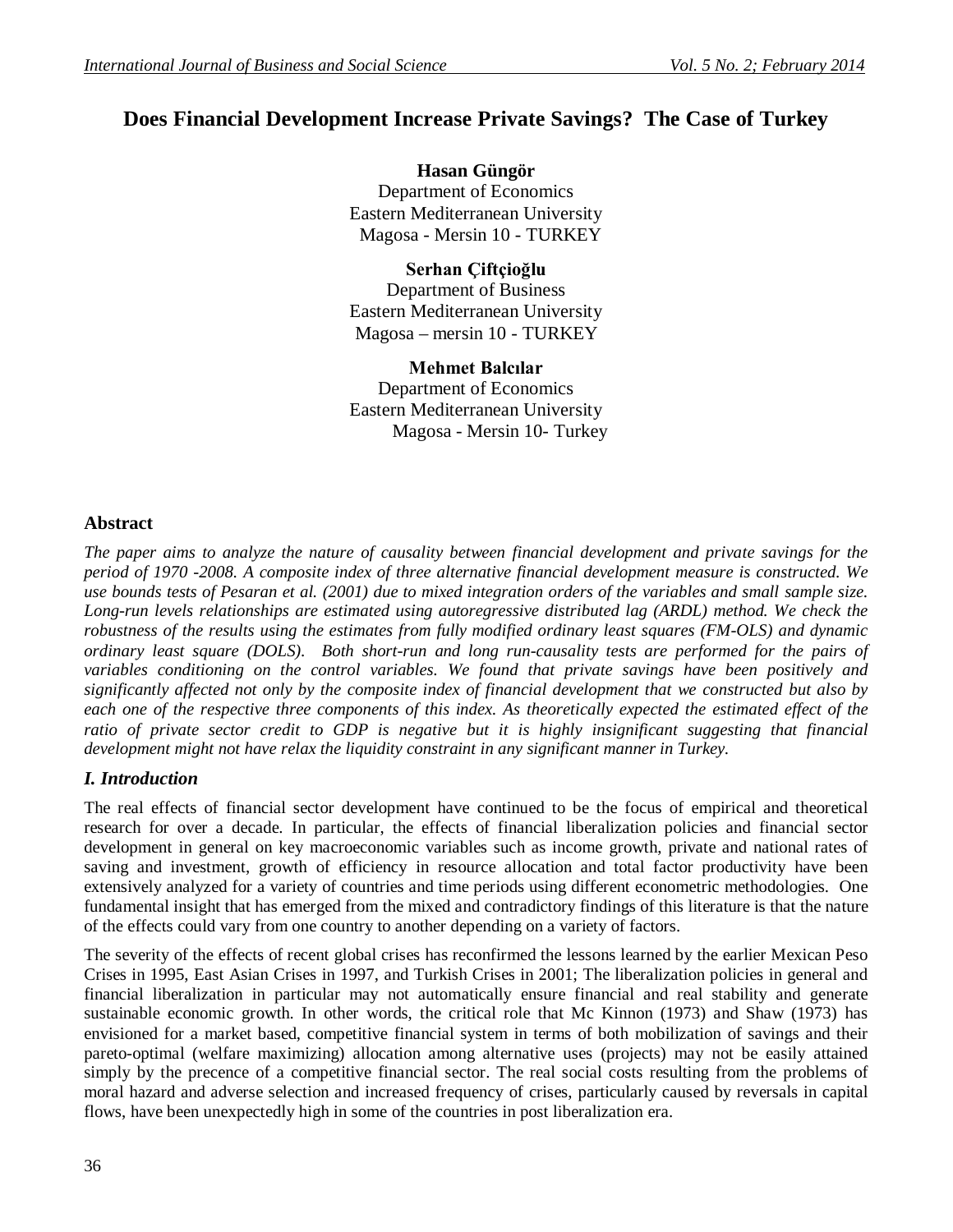The purpose of this paper is limited to the investigation of the real effects of financial development on a single macroeconomic variable, namely, the private savings. Given the conflicting nature of the results of past research for different countries, we focus on investigating the financial development and private savings nexus for one country only, Turkey, whose financial sector development has accelerated particularly after 1980 with the onset of an ambiguous macroeconomic stabilization package that was largely imposed by the IMF as part of its conditionality program. We believe that continuation of structural imbalances of Turkey particularly in terms of dependence on foreign savings to finance high current account deficits resulting both from relatively low level of private savings and relatively high levels of public deficits renders this issue critical in terms of policy making for sustainable economic growth.

The organization of the rest of the paper is as follows: In section II we present the theory linking the financial development and private savings. Section III summarizes previous studies. In section IV we give a brief account of financial liberalization and financial sector development in Turkey. In section V, we explain the estimation methodology. Empirical results are presented and discussed in section VI and the last section concludes the paper with fundamental policy implications.

#### *II. The Theory*

Financial development mainly refers to the increase in the quality and the quantity of financial services with lower transaction costs. Levine (1997) defines financial development focusing on its functions and states that it leads to better mobilization of savings in the form of accumulated liquid assets, acquiring information about investments and allocation of resources, exercising corporate control by monitoring the managers, facilitation of risk management, and facilitation of trade and contracts. The development of these services by the financial sector is channelled into growth through capital accumulation and technological innovation. Furthermore, Rajan and Zingales (2003) defines financial development as the availability of the finance to any entrepreneur for sound projects in which an adequate return is anticipated and the risk of these projects are shared by the financial market with low costs.

Financial development is likely to affect the volume of private savings through different channels over time. In order to be able to identify (at least) the most important ones of these channels, it is critical to identify first the most likely variables or factors that are theoretically expected to affect the volume of private savings. The most important ones of these factors that have been suggested in the literature are discussed below ( Hondroyiannis, 2006; Kuijs, 2006) .

Theoretically, life-cycle model predicts a positive effect on the ratio of private saving to income in response to an increase in growth of per capita income which has been supported empirically by numerous studies (Modigliani, 1966, 1970; Rodrik, 2000; Carroll et al. 2000; Loazya et. al 2000). However, Bandiera et.al.(2000) argued that the level of per capita income is also likely to affect private saving rate positively due to a variety of factors such as minimum subsistence consumption, precautionary considerations and liquidity constraints. The role played by the last two of these factors has been analyzed in detail by Deaton (1992). The well known prediction of economic theory regarding the ambiguous effect of an increase in real interest rate on private saving rate is due to the opposing effects of its substitution and income effects on saving-consumption decisions of households. The impact of higher inflation on the volume of private savings is also theoretically ambiguous. On the one hand higher inflation can induce households to raise their precautionary savings through its adverse effects on macroeconomic uncertainty and at the same time it can affect private savings adversely if the agents' expectations about future inflation rate are affected positively leading them to increase the rate of present consumption. Higher inflation will affect private savings also through the real interest rate channel (to the extent that it reduces the real interest rate) which has an ambiguous effects on private savings as we noted earlier.

The share of industrial sector in GDP may exert positive effect on the volume of private savings through a mechanism that has not received much attention in the literature. The rate of technological progress and therefore total factor productivity growth has been historically higher in manufacturing relative to services which typically produce non-traded products. This, in turn, implies that changes in sectoral composition of GDP and employment in favor of industrial sector could increase the growth rate of national income through its positive effects on total factor productivity growth. Higher income growth, as noted earlier, is expected to increase the private saving rate through the mechanism predicted by the life-cycle model.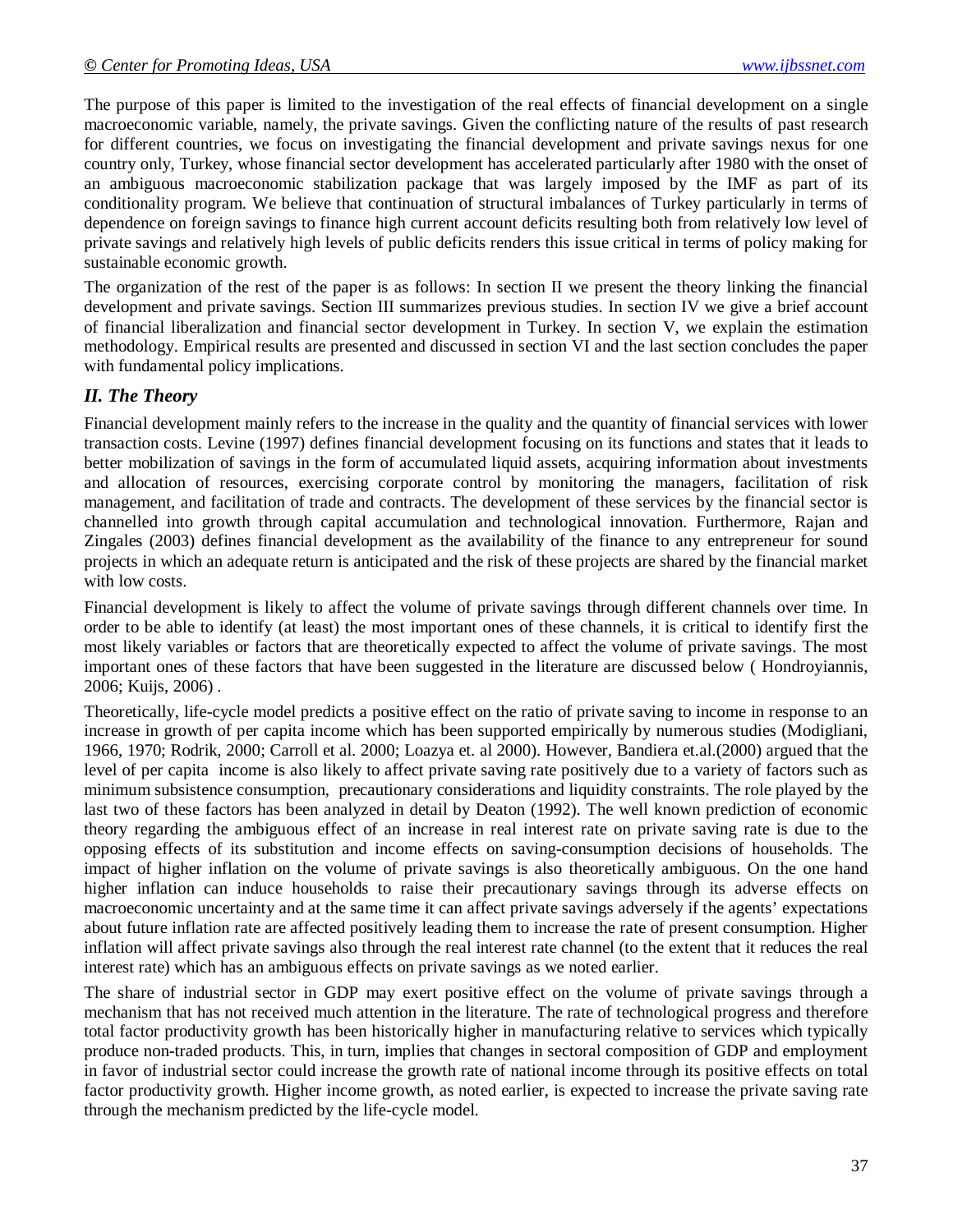A significant variable having impact on private saving is the public sector (dis)saving. The theoretical expectation regarding the effects of public (dis)saving on private saving has been largely based on Ricardian Equivalence Hypothesis which predicts a negative effect. This is based on the hypothesis that rationally forward looking households will respond to additional government deficits financed by borrowing from the public by increasing their savings by an equivalent amount leaving the level of domestic savings unaltered. However this hypothesis rules out the possibility of positive growth effects of higher public saving that may operate through a reverse "crowding out" (crowding in) mechanism which allows higher rate of private investment and therefore faster rate of capital accumulation.

There are several possible mechanism through which the financial development, which is usually highly correlated to financial liberalization as Schmidt-Hebbel and Servén (2002) pointed out, can affect private savings. Financial liberalization have had two major dimensions; one involving "internal financial liberalization" and the other one relating to "external financial liberalization". Liberalizing financial sector internally usually meant lifting restrictions on interest rates (both for deposit and lending), reduction in reserve requirements, the provision of market based system of credit allocation through the easing of entry restrictions for new banks (including foreign banks), encouraging competition among banks and other financial intermediaries, privatization of state banks and allowing banks to offer new financial instruments (including foreign currency denominated assets and liabilities), development of more efficient capital market through the development of bond and equity markets, and the reduction in the size of directed and subsidized credit programs of the government. External financial liberalization usually meant removal of the restrictions on current account and capital account transactions which is usually termed as capital account liberalization.

The channels through which both internal and external financial liberalization, and the ensuing financial sector development could affect private savings are diverse which, potentially, could have opposing effects over time. According to Mc Kinnon (1973) and Shaw (1973), a switch to a competitive market-based financial system will lead to an increase in the volume of private savings particularly due to the increase in real interest rates that result from competition of banks to attract deposits. However this hypothesis is based on the assumption that substitution effect dominates the income effect of a given increase in real interest rate in post liberalization era. One of the most compelling arguments for a possible negative effect of financial sector development on private savings is based on the idea that financial sector development is likely to lower the degree of liquidity constraints (also known as borrowing or financing constraints) faced by the households and firms.

In other words, the emergence of a more competitive financial system and fewer restrictions on credit allocation by banks and other financial intermediaries implies a reduction in the percentage of households and firms facing constraints in borrowing against future income. Households who are unable to borrow freely in the financially repressed regime prevailing before liberalization are practically forced to consume less and save more than their intertemporally optimizing levels that would maximize their life-time utility (Mavrotas 2005). Even though this is what one intuitively expect to observe as financial sector develops, it is critical to allow for the opposite scenario as well: The process of financial liberalization under certain conditions may worsen the degree of liquidity constraints both for households and firms. If the increase in real interest rates (especially in terms of lending rates) in post liberalization era happen to exceed some critical threshold levels, relatively higher percentage of households and firms could effectively be constrained from borrowing. In addition to this, if the macroeconomic instability worsens following financial liberalization due to the possible increase in the frequency and severity of both financial and real crises, this could provide another channel through which a competitive financial sector can change its credit policies in ways that, effectively, means worsening of liquidity constraints. In response to worsening of macroeconomic stability, banks and other financial intermediaries can consider the credit demand of an average household or a firm less positively than before due to the increase in the perceived risks based on the increases in the respective volatilities of household incomes and cash flows of firms. This, in turn, can effectively raise the percentage of households and firms that are liquidity constrained above the levels prevailing in preliberalization era. Under these conditions, private saving rate can increase in post liberalization period.

Two of the other channels through which financial development can affect private savings are the changes in income and inflation rate that it may cause through alternative mechanisms over time. Credit extension to private sector, as financial sector develops, can boost income growth both through its short-run expansionary demandside effects and also through its positive supply-side effects that can come about as a result of increased rate of domestic investment and improved efficiency in resource allocation.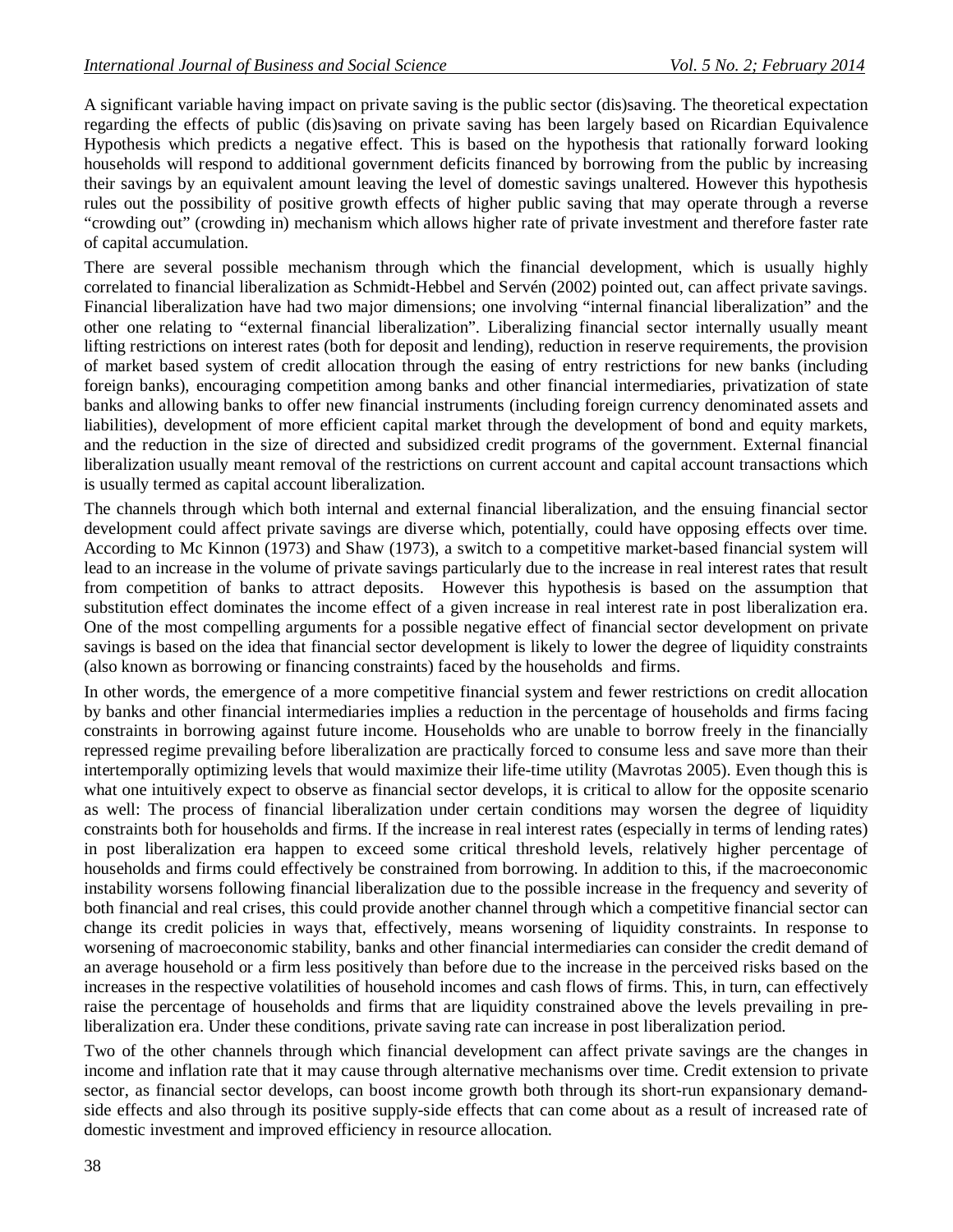Another mechanism through which financial liberalization could affect real variables including private savings is its possible influence on inflationary dynamics. Particularly capital account liberalization can affect inflationary process through the capital inflows if the monetary effects of these capital flows are not totally sterilized by the central bank. Following external financial liberalization if the increased rate of capital inflows leads to domestic monetary expansion, the inflation rate may increase which, in turn, can affect real variables including the volume of private savings.

All the points raised above suggest that financial development can affect the volume of private savings both in the short-run and long-run through a variety of channels rendering the net effect of financial development on the volume of private savings theoretically ambiguous. And the implication of this insight is that this issue is ultimately an empirical matter for each country.

#### *III. Empirical Evidence*

The relationship between financial sector development and savings has been analyzed extensively in the literature with mix results. It is important to underline the fact that the relationship between financial development and private savings can be studied (at least most of the time) in an indirect manner by investigating the relationship between financial development indicators and consumption behavior of households. In this context some of the empirical work that have reported a positive effect of financial liberalization on current consumption growth include (King, 1986), (Ludvigson, 1996), (de Brouwer, 1996) and (Bachetta and Gerlach, 1997). The common finding of all of these studies is that the relaxation of liquidity constraint following financial liberalization has exerted a positive impact on consumption growth. However, it is hard to draw from this finding the conclusion that financial development leads to lower volume of private savings or a lower ratio of private savings to disposable income simply because of the possibility that observed increase in consumption growth could be largely due to positive affects of financial development on income growth. And this, in turn, can lead to growth of savings as well or even an increase in the share of private savings in disposable income. In this respect, some studies that analyzed the direct effect of financial development on private savings and found a negative impact include de Melo and Tybout (1986), Muellbaver and Murphy (1993), Japelli and Pagano (1994), Ostry and Levy (1995), Loazya et.al (2000), and Hondroyiannis (2005).

One of the studies that has reported mixed findings regarding the effect of financial liberalization on private savings is Bandiera et.al (2000). Their results have produced evidence of a positive and significant long-run effects on private savings in Turkey and Ghana whereas for Korea and Mexico evidence has pointed out a negative effect. Furthermore their empirical work has provided evidence that in some countries financial development may be weakly correlated with borrowing constraint and therefore it may have insignificant effects on private savings through that channel. It is worth to note their empirical results regarding the effects of other explanatory variables on private saving as well. They could not detect a positive significant effect of real interest rate on savings for all the countries in their sample. On the contrary, for most countries they obtained a negative effect. On the other hand their empirical results have shown a positve effect of income on private saving, whereas government saving has been found to lower private savings as predicted by Ricardian Equivalence.

Quarty (2005) has applied Granger causality tests to investigate whether or not financial sector development Granger cause savings mobilization in Ghana. His results suggested that financial development does not Granger cause domestic savings (measured as percentage of GDP) and similarly domestic savings measured does not Granger cause financial development. This is measured as domestic credit to the private sector as a percentage of GDP. On the other hand Kelly and Mavrotas (2003) investigated the relationship between financial development and the volume of private savings for Sri-Lanka by developing a composite index of financial development which is constructed based on three alternative indicators of financial development given by the respective measure of relative size of financial sector, the absolute size of the financial sector, and the activity of financial intermediaries. The estimated coefficient of the index is positive and substantially significant lending support to the original McKinnon (1973) and Shaw (1973) hypothesis regarding the positive saving mobilization effect of financial development. Sancak (2002) investigated the effects of financial liberalization on investment decisions of firms using both a dynamic panel data methodology and time series analysis. Her empirical results based on both micro and aggregate data have indicated that financial liberalization in Turkey that started in 1980 has not relaxed the borrowing constraint for Turkish firms which have faced a higher premium and increased credit rationing in post liberalization period.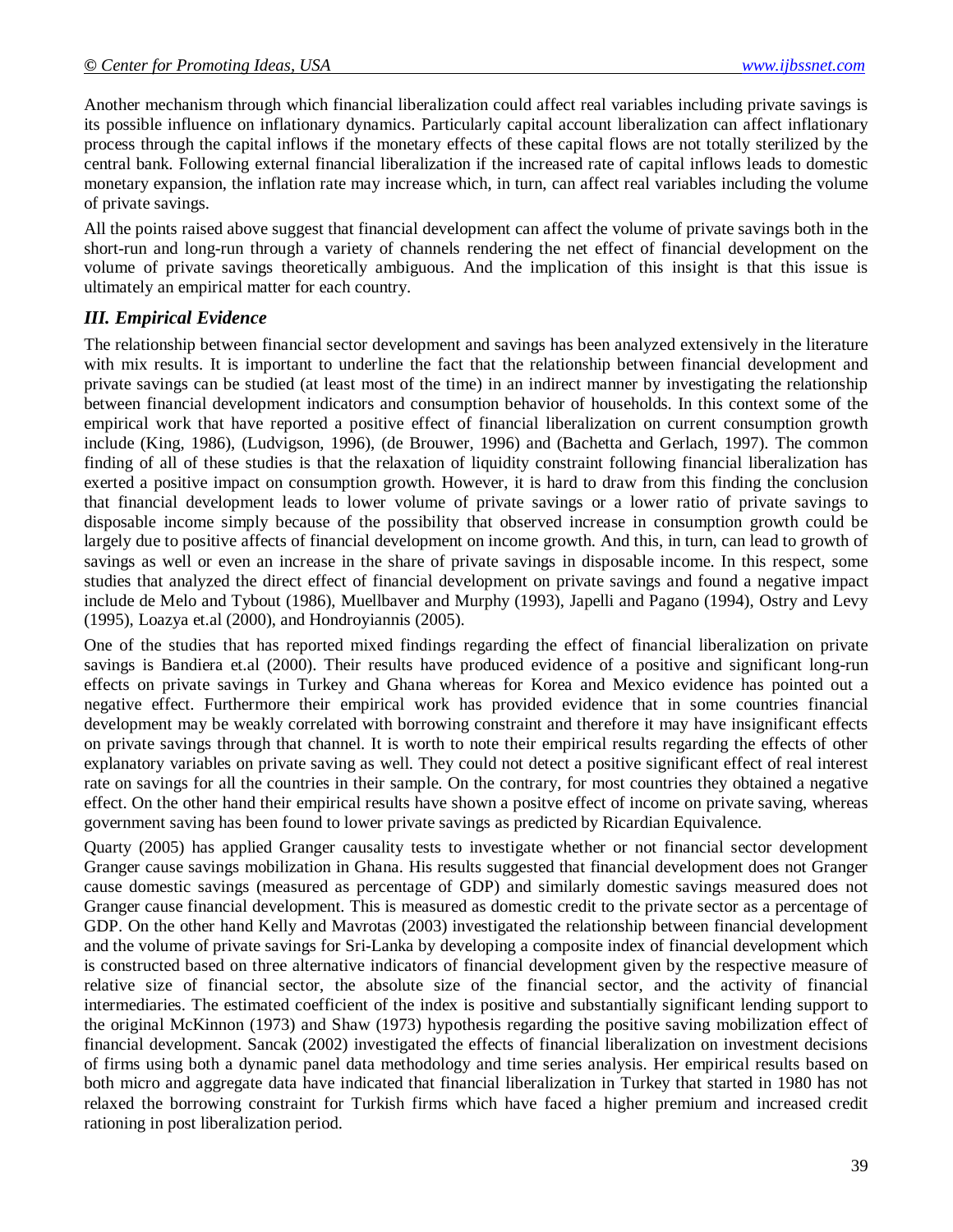# *IV. The Major Liberalization Policies in Turkey*

Turkish financial sector, prior to 1980, was mainly operating under financial repression. The interest rates were under control of the central government, foreign exchange controls were in practice, tax rates on financial earnings were substantially high, liquidity and reserve requirements in banking sector were regulated and held very high and entry into banking sector was limited by regulations (Günçavdı and Küçükçiftçi, 2002). Capital markets were very weak and shallow (Denizer et. all, 2000 ).Until the beginning of 1980 liberalization period, Turkish external debt accelerated and quickly reduce the credibility of her import substitution – heavily regulated economy. As a result, Turkey found herself insolvent by the end of 1978 (Esen 2000). Both internal and external economic developments in between 1970-1980 forced Turkish economy into the end of financial repression with an inflation overshoot of 71.1 % in 1979 (Sancak, 2002) and with an external debt crises at the beginning of 1980's (Erden 2005).

# **1. Internal Financial Liberalization**

At the beginning of 1980, Turkish government put a comprehensive deregulation programme in force and started a liberalization process that contain a major policy shifts in financial sector all with the assistance of IMF and World Bank. The control on interest rates was removed and replaced by market forces to determine the deposit and lending rates in banking sector. In 1982, The Capital Market Board of Turkey was established as a major regulator and supervisor of the Turkish Capital Markets. A new banking law was enacted in 1985 to regulate the banking sector and this new law made Turkish Treasury of the Ministry of Finance, the major regulator and supervisor of the banking sector. Other than the new Banking Law, Turkish Treasury started to organize weekly auctions for the sale of government securities at the same time. In 1986, İstanbul Stock Exchange started to operate, and in addition to this, The Central Bank of Turkey introduced the Interbank Money Market. Open Market Operations were first conducted by The Central Bank of Turkey in 1987. Establishment of Mutual Funds was also allowed in the same year (Gezici, 2009). Furthermore in 1999, a new and stronger banking law was enacted which provided legal ground for the establishment of Banking Regulatory and Supervisory Agency, which is an independent regulatory and supervisory agency to deal with structural problems of Turkish Banking Sector (Alper and Öniş, 2003). The first decade of the financial sector liberalization was the era of major changes for this particular sector.

# **2. External Financial Liberalization**

The main financial liberalization policies of the internal financial sector was not decoupled from the external financial liberalization policies in Turkey. In 1984, foreign exchange regime was deregulated and banks were allowed to accept foreign exchange deposits from and extend foreign exchange denominated loans to both, Turkish and non-Turkish citizens (and/or corporations). This has established a link between Turkish and foreign interest rates (Denizer et all 2000). One year later, the free float of foreign exchange rates were put in practice in Turkey. In 1989, Turkey liberalized her capital account and enabled the free flow of capital in and out of Turkey. Liberalization of the capital account was followed by the Turkish Lira gaining of full convertibility in 1990 (Gezici, 2009).

The liberalization of Turkish financial markets not only deregulated the domestic markets but also internationalized them. The new era starting with 1990's was the time of more market based financial system both with domestic and foreign players with a more integrated Turkish financial system into the global financial markets.

# *V. Methodology*

The empirical model specification relates the private saving to financial development and other determinants used as control variables and is given by

$$
PSAV_t = \alpha + \beta FD_t + \gamma'X_t + \varepsilon_t
$$
 (1)

where *PSAV* is private sector saving, expressed as a percentage of gross private disposable income, *FD* is an indicator of financial development,  $X_t$  is a vector of control variables, which affect the private saving,  $\varepsilon_t$  is the random error term, and *t* is time or trend variable. The control variables we use include logarithm of real per capita disposable income (*LRGDP*), government budget deficit as a percentage of GDP, real discount rate (RDISC), which is used as a proxy for real interest rate, credit to private sector as a percentage of real GDP (PCRED), and inflation rate computed from the consumer price index.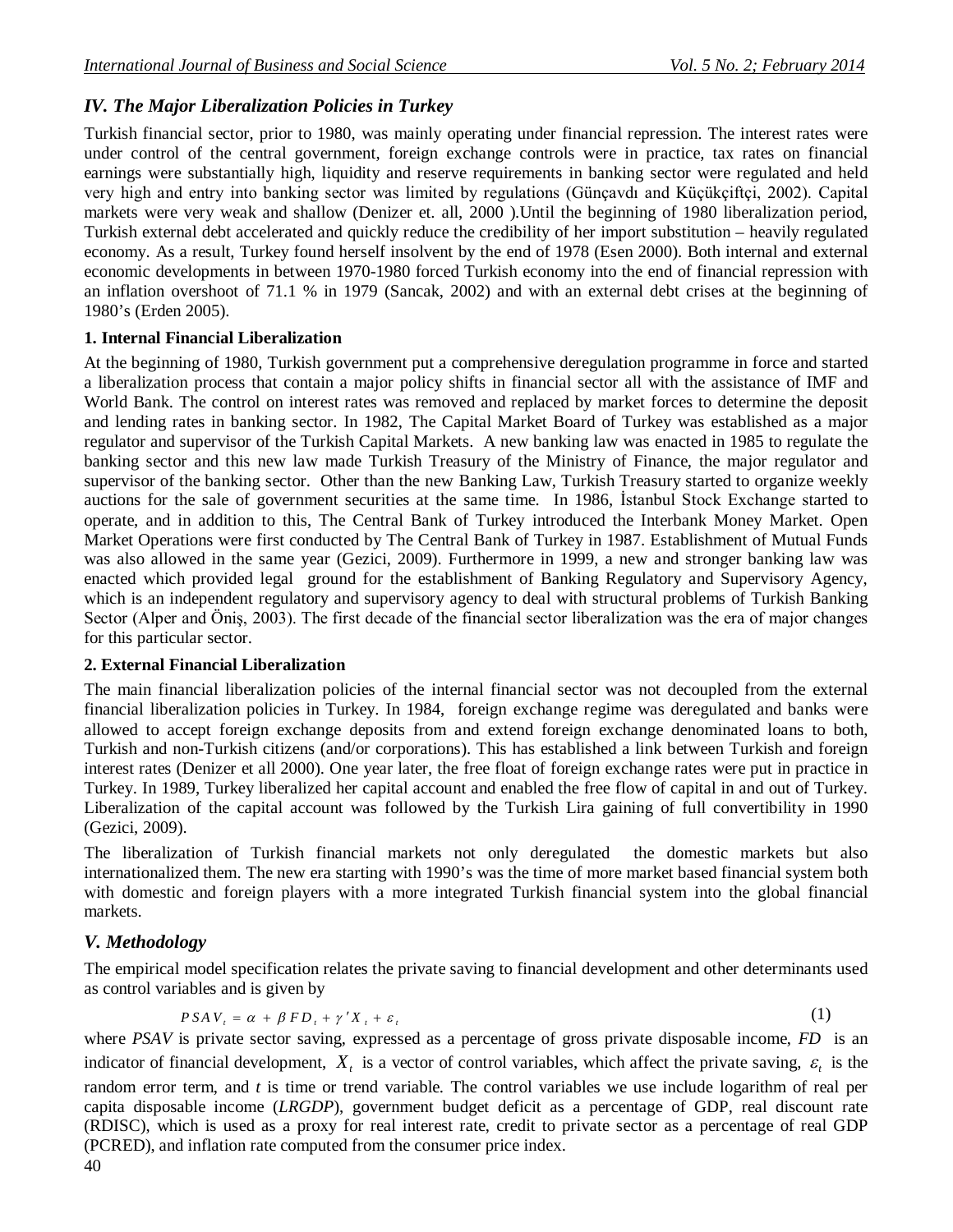$\overline{a}$ 

Equation (1) is a long-run level relationship and provides the basis for the models estimated in this study. The major empirical question in this study is the existence of the levels relationship in equation (1) and the impact of financial development indicators on the private saving. We consider three measures of financial development: deposit money bank assets as a ratio of central bank assets (FD1), liquid liabilities as a ratio of GDP (FD2), and private credit by deposit money banks and other financial institutions as a ratio to GDP.

Since these three measures of financial development are highly correlated and our data contains only 49 observations we convert these three measures into an index of financial development using principal component analysis. Let X be a matrix defined as X=[FD1 FD2 FD3]. The principal components are obtained using the eigenvalues and eigenvectors of the X'X matrix, where X is the 49x3 matrix of 49 annual observations on three measures of financial development, i.e., FD1, FD2 and FD3. First, we obtain the eigenvalues  $\lambda_1 > \lambda_2 > \lambda_3$  of the X'X matrix and corresponding eigenvectors A=[*q*1,*q*2,*q*3]. Using the eigenvector corresponding to the largest eigenvalue  $\lambda_1$ , the financial development index Z is obtained as  $Z=Xq_1$ . Z forms the index henceforth referred to as FDIX, and used in the empirical analysis as an indicator of financial development. If the estimate of  $\beta$  is positive and significant this will support the hypothesis that financial development leads to increased private saving.

Our study uses annual time series data on Turkey for the period 1960-2008 and the relationship in equation (1) should be estimated using cointegration or long-run levels relationship estimation methods due to the nonstationarity of the some data. In order test the existence of the levels relationship in equation (1), we use the bounds test proposed by Pesaran et al.  $(2001)^1$ . The bounds testing procedure involves two stages. The first stage is to establish the existence of a long-run relationship. Once a long-run relationship has been established, a twostep procedure is used in estimating the long-run relationship bases on the autoregressive distributed lag (ARDL) approach of Pesaran and Shin (1999).

Suppose the theory predicts that there is a long-run relationship among the variables *PSAV*, *FD*, and *X*. Without having any prior information about the direction of the long-run relationship among the variables, the bounds testing approach estimates an unrestricted conditional error-correction model (UECM) taking each of the variables in turn as dependent variable. For instance, UECM when *PSAV* is dependent variable takes the following form:

$$
\Delta P S A V_{t} = c_{0} + c_{1} t + \phi_{1} P S A V_{t-1} + \phi_{2} F D_{t-1} + \sum_{j=1}^{k} \phi_{j+2} X_{j,t-1} + \sum_{j=1}^{p} \lambda_{j} \Delta P S A V_{t-j} + \sum_{j=0}^{p} \omega_{j} \Delta F D_{t-j} + \sum_{i=1}^{k} \sum_{j=0}^{p} \theta_{ij} \Delta X_{i,t-j} + \psi' D_{t} + u_{t}
$$
\n(2)

where  $D_t$  is a vector of exogenous variables such as the structural change dummies.<sup>2</sup> The first stage in bounds testing approach is to estimate equation (1) by ordinary least squares (OLS). The null hypothesis of no long-run levels relationship against the alternative of a levels relationship is performed as a Wald restriction test. The null and alternative hypotheses are specified as follows:

H<sub>0</sub>: 
$$
\phi_1 = \phi_2 = \cdots = \phi_{k+2} = 0
$$
  
H<sub>1</sub>:  $\phi_1 \neq \phi_2 \neq \cdots \neq \phi_{k+2} \neq 0$ 

The asymptotic distributions of the *F*-statistics are non-standard under the null hypothesis of levels relationship among the variables in the UECM in equation (2), irrespective of whether variables are purely  $I(0)$ ,  $I(1)$ , fractionally integrated, or mutually cointegrated.<sup>3</sup>

<sup>&</sup>lt;sup>1</sup> There are several alternatives one can use to test for long-run relationship among a set of time series, including two step Engle and Granger (1987) and Johansen (1988) full information methods. Compared to other tests, bounds testing approach has better small sample properties and can be applied irrespective of whether the underlying regressors are purely I(0), purely I(1), fractionally integrated, or mutually co-integrated.

<sup>&</sup>lt;sup>2</sup> The lag length  $p$  in the UECM model should be specified prior to estimation. We use Shwarz (Bayesian) information criteria to select the lag order parameter *p*.

 $3$  According to Pesaran et al. (2001), the dependent variable PSAV in equation (2) must be an I(1) variable, but the regressors can be either I(0) or I(1). The critical values given in Pesaran et al. (2001) corresponds to cases where all regressors are I(1), the upper bound, and all regressors are I(0), the lower bound, but the critical values remain valid for a mixture of  $I(0)/I(1)$ variables.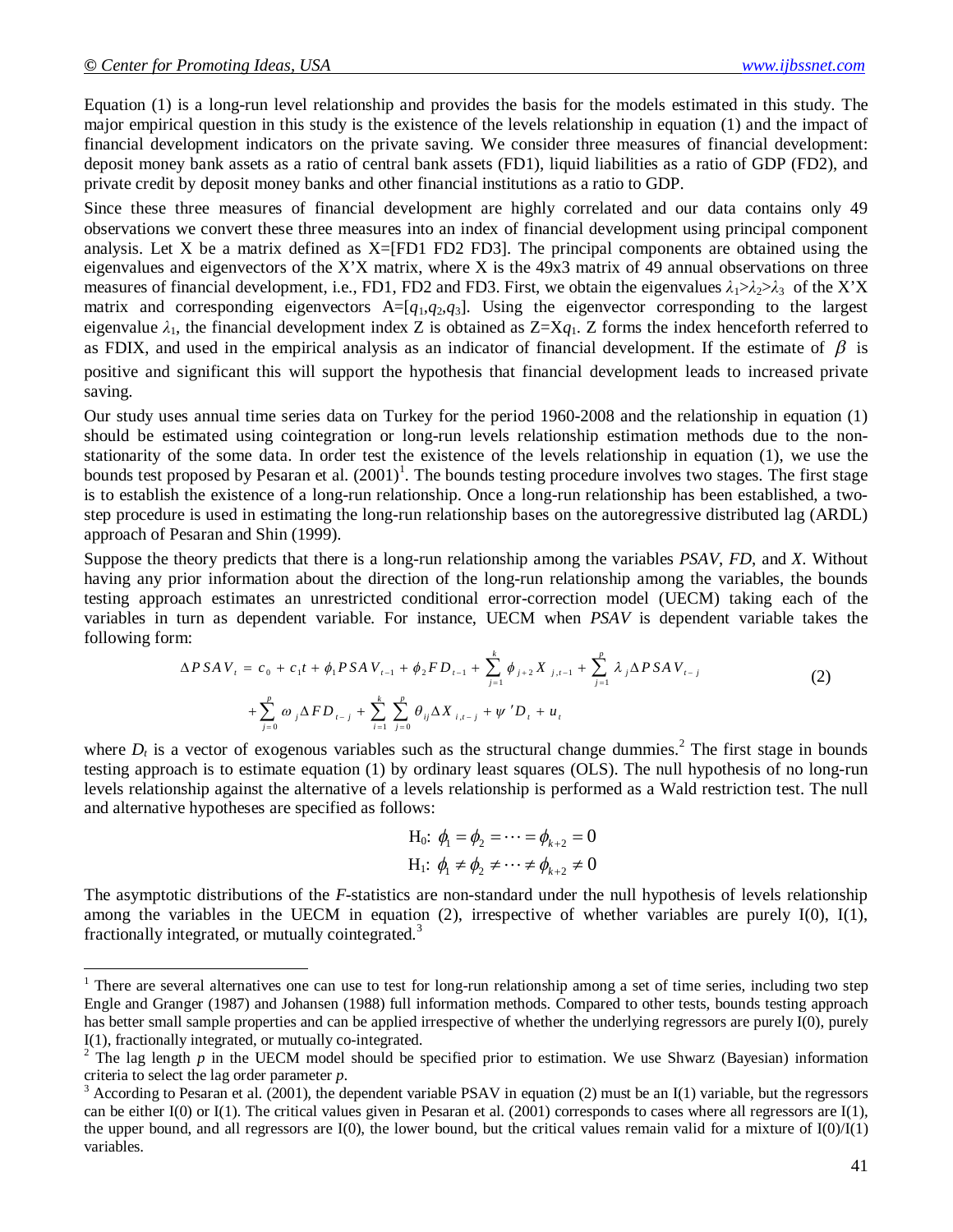Two sets of asymptotic critical values are provided by Pesaran et al. (2001). The first set assumes that all variables are I(0) while the second set assumes that all variables are I(1). We reject the null hypothesis of no levels relationship and conclude that there exists a long-run equilibrium among the variables, if the computed *F*statistics is greater than the upper bound critical value. On the other had, we cannot reject the null hypothesis of no levels relationship, if the computed *F*-statistics is less than the lower bound critical value. The bounds test is inconclusive, if the computed *F*-statistics falls within the lower and upper bound critical values.

If a long-run relationship has been established in the first stage, a two-step procedure is used in estimating the long-run relationship in the ARDL approach. In the first step, a conditional ARDL $(p_1, q_1, \ldots, q_k)$  long-run model for *FD* can be estimated as:

$$
PSAV_t = c_0 + \sum_{j=1}^{p_1} \alpha_j PSAV_{t-j} + \sum_{j=0}^{q_1} \theta_{1j} FD_{t-j} + \sum_{i=1}^{k} \sum_{j=0}^{q_{i+1}} \theta_{i+1,j} X_{i,t-j} + \psi' D_t + u_t
$$
 (3)

where all variables are as defined above and the lag lengths  $p_1, q_1, \ldots, q_k$  relating to five variables in the model are selected using the Akaike (AIC) or Schwarz (or Bayesian) (SBC) Information Criterion. The second step of the second stage of bounds testing ARDL approach involves estimating a conditional ECM model. The conditional ECM model is specified as follows:

$$
\Delta PSAV_{t} = \mu + \sum_{j=1}^{p} \lambda_{j} \Delta PSAV_{t-j} + \sum_{j=0}^{p} \theta_{1j} \Delta FD_{t-j} + \sum_{i=1}^{k} \sum_{j=0}^{p} \theta_{i+1,j} \Delta X_{i,t-j}
$$
  
+ $\theta$ ECM<sub>t-1</sub> +  $\psi$ 'D<sub>t</sub> + u<sub>t</sub> (4)

where  $\lambda_i$ , and  $\theta_{ij}$  are short-run parameters,  $\theta$  is the speed of adjustment, which determines model's convergence to equilibrium, and the error-correction term *ECM<sup>t</sup>* is defined as

$$
ECM_{t} = PSAV_{t} - \hat{\beta}_{0} - \hat{\beta}_{1}FD_{t} - \sum_{j=1}^{k} \hat{\beta}_{j+1}X_{j,t-1}
$$
\n(5)

The long-run parameters  $\hat{\beta}_i$  in (5) are obtained from the OLS estimates of the conditional ARDL model in equation (3) as follows:

$$
\hat{\beta}_0 = \hat{c}_0 / \left(1 - \sum_{k=1}^p \hat{\alpha}_k \right), \quad \hat{\beta}_i = \left(\sum_{j=0}^{q_i} \hat{\theta}_{ij}\right) / \left(1 - \sum_{k=1}^p \hat{\alpha}_k\right), \quad i = 1, 2, 3, 4
$$
 (7)

We compute the standard errors of  $\hat{\beta}_i$  using the Delta-method.

It is also interest to investigate the causal relationships among financial development, financial openness and trade openness. Engle and Granger (1987) showed that if two I(1) series maintain a long-run levels relationship then there would be a causal relationship at least in one direction. However, the direction of causality can be detected from the conditional error-correction model. In our case, tests for Granger causality can be made through the following equations:

$$
\Delta PSAV_{i} = \pi_{10} + \sum_{j=1}^{p} \pi_{11,j} \Delta PSAV_{i-j} + \sum_{j=j}^{p} \pi_{12,j} \Delta FD_{i-j} + \sum_{i=1}^{k} \sum_{j=1}^{p} \pi_{1,i+2,j} \Delta X_{i,i-j} + \varphi_{1} ECM_{i-1} + u_{1i} \tag{6a}
$$

$$
\Delta FD_{t} = \pi_{20} + \sum_{j=1}^{p} \pi_{21,j} \Delta PSAV_{t-j} + \sum_{j=j}^{p} \pi_{22,j} \Delta FD_{t-j} + \sum_{i=1}^{k} \sum_{j=1}^{p} \pi_{2,i+2,j} \Delta X_{i,t-j} + \varphi_{2} ECM_{t-1} + u_{2t}
$$
 (6b)

$$
\Delta X_{lt} = \pi_{l+2,0} + \sum_{j=1}^{p} \pi_{l+2,1,j} \Delta PSAV_{t-j} + \sum_{j=j}^{p} \pi_{l+2,2,j} \Delta FD_{t-j} + \sum_{i=1}^{k} \sum_{j=1}^{p} \pi_{l+2,i+2,j} \Delta X_{i,t-j}
$$
  
+  $\varphi_{l+2} ECM_{t-1} + u_{l+2,t}$   $l = 1, 2, ..., k$  (6c)

where  $\pi$ 's are parameters to be estimated,  $u_{it}$  are serially uncorrelated error terms, and  $ECM_t$  is the error correction term estimated from equation (5). The *F*-statistics on the lagged explanatory variables in these *ECM*s indicates the significance of the short-run causal effects. The *t*-statistics on the coefficients  $\phi_i$  of the lagged *ECM* indicates the significance of the long-run causal effect.

#### *VI. Empirical Findings*

We use annual data from 1970 to 2008 obtained from World Development Indicators and IMF's International Financial Statistics. We first construct the index of financial development using principal component analysis.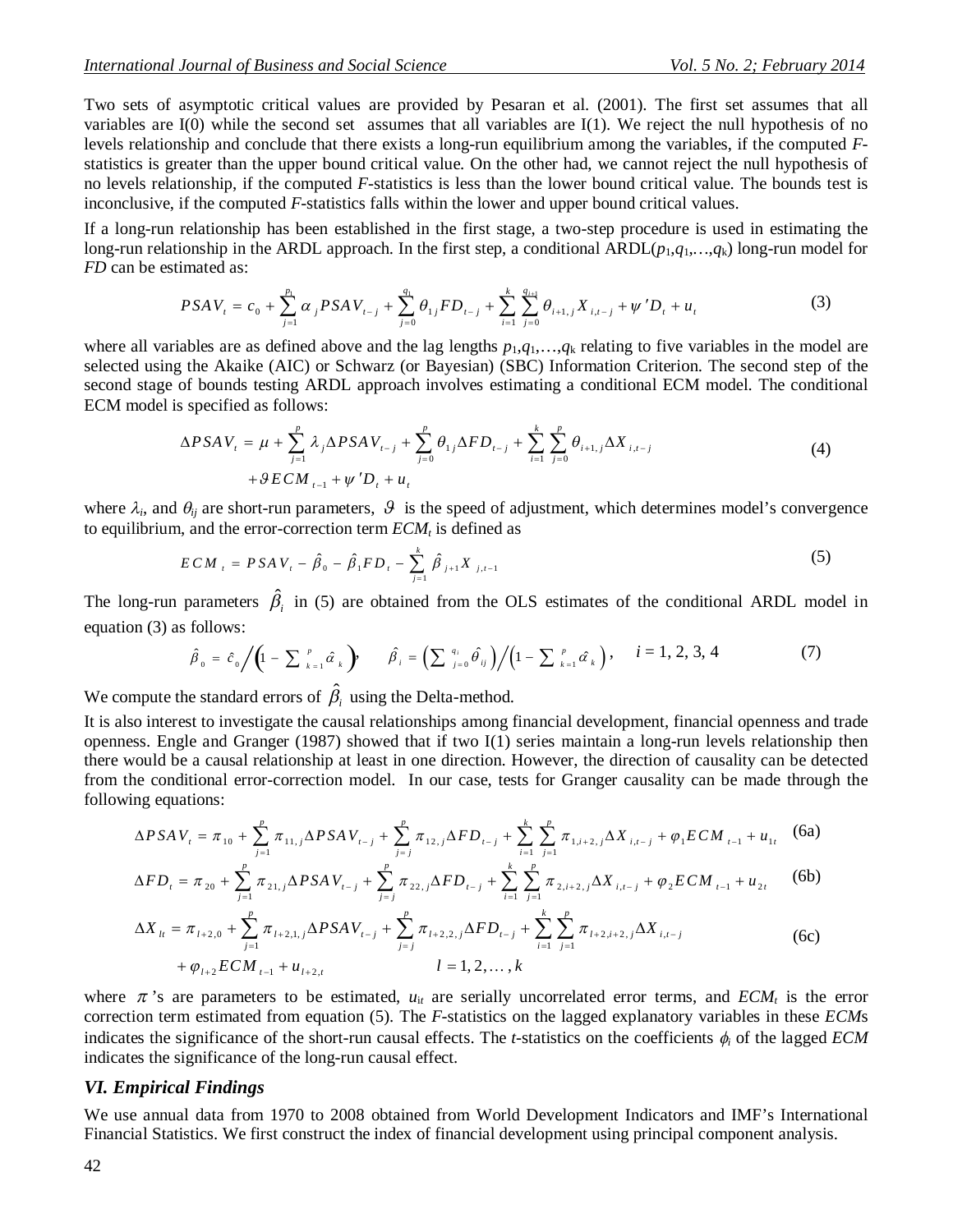Defining X as matrix the 49x3 matrix formed by  $X=[FD1 FD2 FD3]$ , the eigenvalues and eigenvectors are obtained and reported in Table 1.

| Eigenvalues  |             |            |
|--------------|-------------|------------|
| $\lambda_1$  | $\lambda_2$ | λ3         |
| 34.2746      | 0.1481      | 0.06282    |
|              |             |            |
| Eigenvectors |             |            |
| $q_1$        | $q_2$       | $Q_3$      |
| 0.93483      | 0.352657    | 0.041501   |
| 0.29259      | $-0.6988$   | $-0.65274$ |
| 0.20119      | $-0.62234$  | 0.756446   |

|  | Table 1: Eigenvalues of eigenvectors used to form financial development index |  |  |
|--|-------------------------------------------------------------------------------|--|--|
|  |                                                                               |  |  |

We use the eigenvector in the first column which corresponds to the largest eigenvalue 34.27458113. The first principal component accounts for over 93 per cent of the total variation in the variables.

The second step in our analysis is to establish the trending properties of the variables. In particular, it is important to determine whether variables are  $I(0)$  or  $I(1)$ . If all variables are  $I(0)$ , then standard estimation methods can be used and there is no need to do bounds tests. In order to determine the order of integration of the data, augmented Dickey-Fuller (ADF) test (Dickey and Fuller, 1979). According to the ADF test results in Table 2, the *PSAV*, *FDIX*, *FD*1, *FD*2, *FD3*, *RDISC*, and *BD* were found to be first-order stationary series at the traditional significance levels. ADF unit root test results for the *LRGDPI* and *PCRED* series indicated that the series is stationary in the levels. Perron (1989) showed that unit root tests have low power when data has structural breaks. In order to check the effect of structural changes on the unit root test results we use the test developed by Zivot and Adrews (1992). The Zivot-Andrews test results given in Table 2 show that all series are *I*(1) but not *I*(2) when structural changes are taken into account, except PSAV for which the test results indicate that the series is I(0). In summary, these test results show that PSAV, LRGDPI, and PCRED series might be I(0) while all others are I(1). Given that some of the series might be  $I(1)$  and others  $I(0)$  due to the mixed evidence, we proceed to test for a long-run levels relationship using the bounds tests.

|                 | Level of the series  |          |                      | First difference of the series |
|-----------------|----------------------|----------|----------------------|--------------------------------|
|                 | <b>ADF</b>           | ZA       | <b>ADF</b>           | ZA                             |
| <b>PSAV</b>     | $-1.64$              | $-6.26$  | $-5.83$ <sup>*</sup> | $-6.21$ <sup>*</sup>           |
| <b>FDIX</b>     | $-2.72$              | $-4.22$  | $-4.72$ <sup>*</sup> | $-5.72$ <sup>*</sup>           |
| FD1             | $-2.72$              | $-4.22$  | $-4.72$ <sup>*</sup> | $-5.72$ <sup>*</sup>           |
| FD2             | $-0.92$              | $-3.37$  | $-5.00^*$            | $-5.77$ <sup>*</sup>           |
| FD <sub>3</sub> | $-0.80$              | $-2.63$  | $-1.64$              | $-5.08$ <sup>*</sup>           |
| <b>LRGDPI</b>   | $-3.83$ <sup>*</sup> | $-2.81$  | $-4.30$              | $-5.33$ <sup>*</sup>           |
| <b>RDISC</b>    | $-2.69$              | $-3.02$  | $-5.16^*$            | $-5.56^*$                      |
| <b>PCRED</b>    | $-3.89$ <sup>*</sup> | $-3.94$  | $-4.81$ <sup>*</sup> | $-6.32$ *                      |
| BD              | $-1.28$              | $-4.21$  | $-2.32$              | $-7.65$ <sup>*</sup>           |
| <b>INF</b>      | $-1.9032$            | $-4.005$ | $-5.8186$            | $-7.257$                       |
| Critical value  |                      |          |                      |                                |
| 1%              | $-4.15$              | $-5.57$  | $-3.58$              | $-5.34$                        |
| 5%              | $-3.50$              | $-5.08$  | $-2.93$              | $-4.80$                        |
| 10%             | $-3.18$              | $-4.82$  | $-2.60$              | $-4.58$                        |

| <b>Table 2: Unit Root Tests</b> |  |  |
|---------------------------------|--|--|
|---------------------------------|--|--|

The first step in ARDL bounds testing approach is to estimate equation (2) by OLS in order to test for the existence of a long-run relationship among the variables. We will estimate the conditional ECM in equation (2) by taking each of one of the variables as the dependent variable. Therefore, a total of 20 conditional ECM model has to be estimated and bounds test for a levels relationship needs to be done in each one. The linear trend term in the ECM model may be a misspecification when the data is not indeed trending. In order to be robust against the misspecification of the linear trend we further estimate each model with or without a linear deterministic trend, leading to additional 10 regressions.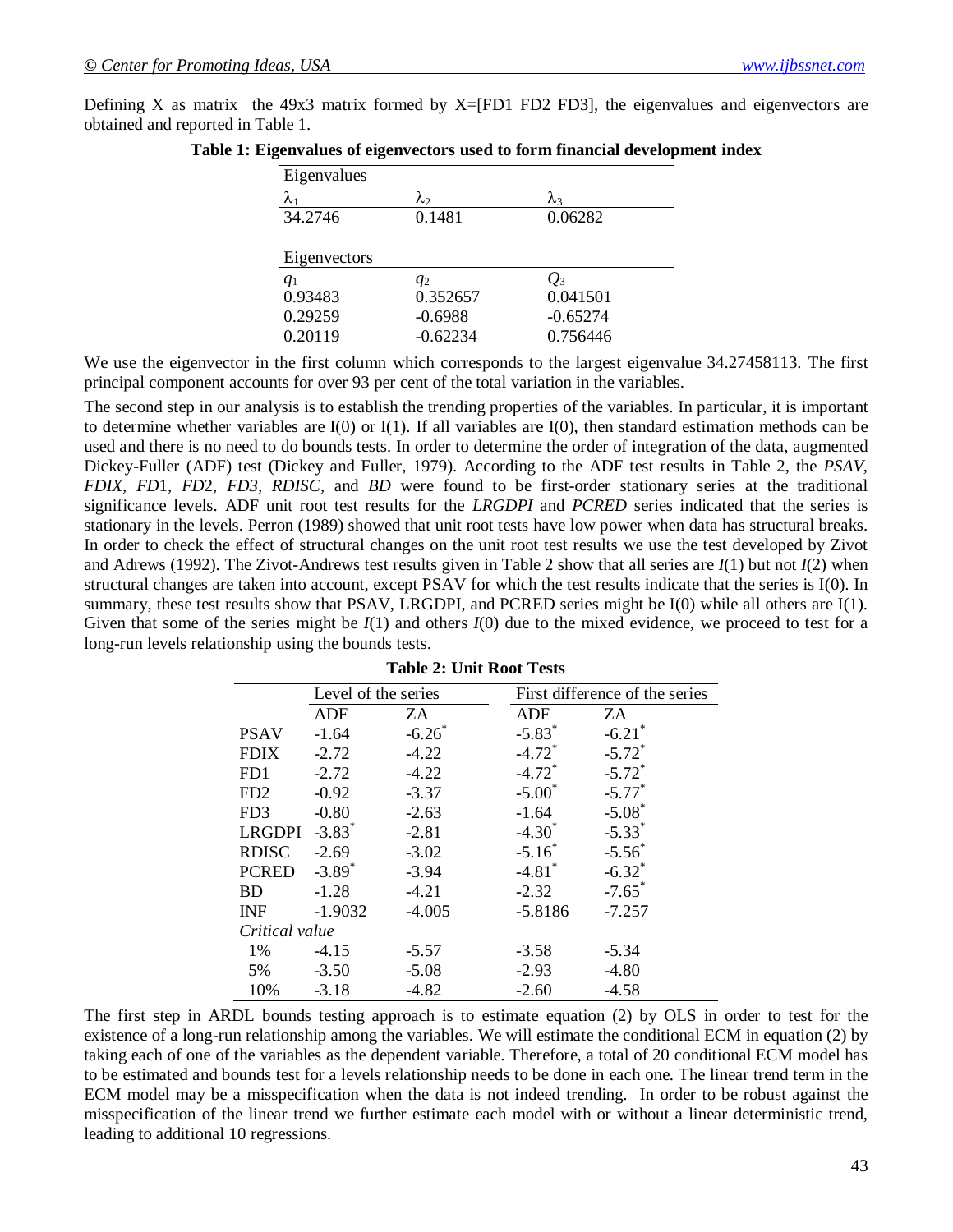Before estimating the conditional ECMs we need to specify the lag length *p* for each model to be estimated. In order to determine *p* we use AIC and BIC. For each lag length, we also test the first and fourth order residual autocorrelations using the Breusch-Pagan Lagrange Multiplier (LM) statistics, which are distributed as  $\chi^2(1)$  and  $\chi^2(4)$ , respectively. We estimate AIC, SBC, and LM tests for each model.

Optimal lag lengths and corresponding AIC and SBC values as well as the LM tests with their *p*-values are reported in Table 7. The lag lengths chosen by AIC and SBC differ significantly. For some *FD<sup>i</sup>* equations, residual autocorrelation could not be rejected at lag lengths chosen by both AIC and SBC. In order to be robust against the lag length choice, bounds tests are performed at *p* values chosen by both AIC and SBC.

#### **Table 3: Statistics for Selecting Lag Length in Bounds Tests Equation with Constant**

| $p$ AIC                                                                                                           | SBC. | $X^2(1)$ | p-val $X^2$ (1) $X^2$ (4) |                                                       | p-val $X^2(4)$ |
|-------------------------------------------------------------------------------------------------------------------|------|----------|---------------------------|-------------------------------------------------------|----------------|
| 1 3.358978 4.216612 3.863874 0.0493<br>2 2.954755 4.056971 16.44373 0.0001<br>3 2.861632 4.213236 15.38384 0.0001 |      |          |                           | 31.38683 0.0000<br>32.36093 0.0000<br>30.97476 0.0000 |                |

Lag length selected by AIC: 3 Lag length selected by SBC: 2

We use three variants of the bounds test in Pesaran et al. (2001) when a linear deterministic trend is present. These are (a) *F*-iv, which is the *F*-statistics for testing  $\phi_1 = \phi_2 = \cdots = \phi_{k+2} = 0$  and  $c_1 = 0$  in equation (2), (b) *F*-v, which is the *F*-statistics for testing  $\phi_1 = \phi_2 = \cdots = \phi_{k+2} = 0$  in equation (2), and (c) *t*-v, which is the *t*-statistics for testing  $\phi_1 = 0$  in equation (3). When the linear trend is excluded form equation (2) there are two additional tests we report. These are (d) *F*-iii, which is the *F*-statistics for testing  $\phi_1 = \phi_2 = \cdots = \phi_{k+2} = 0$  in equation (2) with  $c_1$ set equal to 0, and (e) *t*-iii, which is the *t*-statistics for testing  $\phi_1 = 0$  in equation (2) with  $c_1$  set equal to 0.

For brevity we only report the bounds test results when PSAV is the dependent variable According to the results given in Table 4, all bonds tests indicate that there is a long-run levels relationship among the variables we consider at 5% significance level.

| <b>Without Determintic Trends</b> |                         |                                                |                          |  |  |  |
|-----------------------------------|-------------------------|------------------------------------------------|--------------------------|--|--|--|
|                                   | $F$ iii                 | t 111                                          |                          |  |  |  |
|                                   |                         | $11.27511$ <sup>*</sup> -4.713192 <sup>*</sup> |                          |  |  |  |
|                                   | With Determintic Trends |                                                |                          |  |  |  |
|                                   | $F_{i}$                 |                                                | tv                       |  |  |  |
|                                   |                         | $9.215227^*$ 10.49120 <sup>*</sup>             | $-4.559079$ <sup>*</sup> |  |  |  |

**Table 4: Bounds F-and t-statistics for the Existence of a Levels Relationship** 

*Notes*: *F*-iv is the *F*-statistics for testing  $\delta_1 = \delta_2 = \delta_3 = \delta_4 = \delta_5 = 0$  and  $c_1 = 0$  in equation (3). *F*-v is the *F*-statistics for testing  $\delta_1 = \delta_2 = \delta_3 = \delta_4 = \delta_5 = 0$  in equation (3). *F*-iii is the *F*-statistics for testing  $\delta_1 = \delta_2 = \delta_3 = \delta_4 = \delta_5 = 0$  in equation (3) with  $c_1$  set equal to 0. *t*-v and *t*-iii are the *t*-ratios for testing  $\delta_1 = 0$  in (3) with and without a linear deterministic trend, respectively.

<sup>*a*</sup> indicates that the statistic lies below the 5% lower bound.

<sup>*b*</sup> indicates that the statistic falls within the 5% bounds.

<sup>c</sup> indicates that the statistic lies above the 5% upper bound.

For  $k = 4$ , 5% lower and upper bounds of  $F$ -iv are [2.81 3.76].

For  $k = 4$ , 5% lower and upper bounds of  $F$ -v are [3.12 4.25].

For  $k = 4$ , 5% lower and upper bounds of  $t$ -v are  $[-3.41 -4.52]$ .

For  $k = 4$ , 5% lower and upper bounds of *F*-iii are [2.62 3.79].

For  $k = 4$ , 5% lower and upper bounds of *t*-iii are  $[-2.86 - 4.19]$ . The ARDL levels equation estimates are given in Table 5. The results show that there is a significant positive impact from FDIX, RDISC, LRGDPI, and BD to private saving. The coefficients relating these variables are all significant at 5% significance level.

Although estimates show that PCRED and INF have negative impact on private saving, the effects are not statistically significant.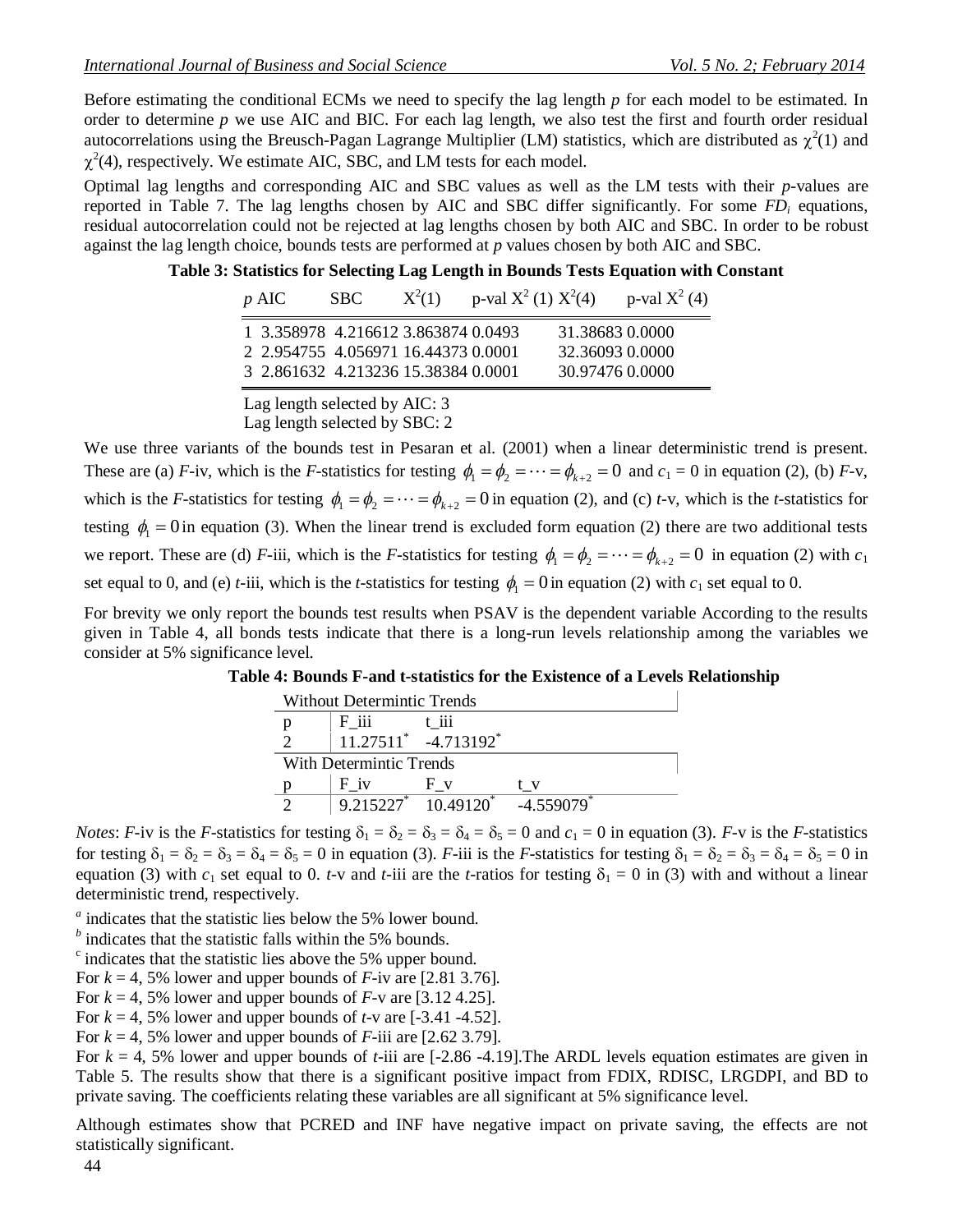| Variable      | Coefficient | Std. Error | t-Statistic | Prob.  |  |
|---------------|-------------|------------|-------------|--------|--|
| <b>FDIX</b>   | 0.918360    | 0.232881   | 3.943477    | 0.0003 |  |
| <b>RDISC</b>  | 0.146771    | 0.057565   | 2.549650    | 0.0145 |  |
| <b>LRGDPI</b> | 0.053327    | 0.018358   | 2.904827    | 0.0058 |  |
| <b>BD</b>     | 1.203720    | 0.277794   | 4.333132    | 0.0001 |  |
| <b>PCRED</b>  | $-0.033668$ | 0.163735   | $-0.205624$ | 0.8381 |  |
| <b>INF</b>    | $-0.021210$ | 0.043461   | $-0.488030$ | 0.6281 |  |
| $\mathcal{C}$ | $-0.178975$ | 0.102242   | $-1.750499$ | 0.0873 |  |
|               |             |            |             |        |  |

| <b>Table 5: ARDL Estimates of the Levels Equation</b> |  |  |  |  |
|-------------------------------------------------------|--|--|--|--|
|-------------------------------------------------------|--|--|--|--|

In Table 6 we report the impacts of FD1, FD2, and FD3 on privates saving, which are obtained using the first eigenvector in Table 1. The largest impact on savings comes from FD1 with a coefficient of 0.86, while FD2 and FD3 have smaller effects with coefficients 0.27 and 0.18, respectively.

The conditional Granger causality test results show that there is a long-run causality running from financial development to private saving.

|              |                 |              |               |                 |                                                    | Tuble of Impact of Financial Development Indicators on Friend Saving |             |                         |
|--------------|-----------------|--------------|---------------|-----------------|----------------------------------------------------|----------------------------------------------------------------------|-------------|-------------------------|
|              | Variable        | FD1          |               | FD <sub>2</sub> |                                                    | FD <sub>3</sub>                                                      |             |                         |
|              | Coefficient     | 0.86         |               | 0.27            |                                                    | 0.18                                                                 |             |                         |
|              |                 |              |               |                 | <b>Table 7: Conditional Granger Causality Test</b> |                                                                      |             |                         |
|              |                 |              |               |                 |                                                    |                                                                      |             | $ECM(t-1) - t$          |
| $Y / X$ FDIX |                 | <b>RDISC</b> | <b>LRGDPI</b> | <b>BD</b>       | <b>PCRED</b>                                       | <b>INF</b>                                                           | <b>PSAV</b> | stat                    |
|              |                 | 0.546164     | 4.681215      | 3.315702        | 0.423809                                           | 0.820512                                                             | 0.673345    |                         |
| <b>FDIX</b>  |                 | (0.5848)     | (0.0170)      | (0.0500)        | (0.6584)                                           | (0.4498)                                                             | (0.5175)    |                         |
|              | 0.313329        |              | 1.385493      | 0.485066        | 0.162800                                           | 1.199465                                                             | 0.035517    |                         |
| <b>RDISC</b> | (0.7334)        |              | (0.2658)      | (0.6204)        | (0.8505)                                           | (0.3154)                                                             | (0.9651)    |                         |
|              | 1.837538        | 0.918995     |               | 2.818853        | 0.698196                                           | 0.521732                                                             | 1.417276    |                         |
|              | LRGDPI (0.1767) | (0.4099)     |               | (0.0755)        | (0.5054)                                           | (0.5988)                                                             | (0.2581)    | --                      |
|              | 0.333890        | 1.985679     | 0.433896      |                 | 0.710957                                           | 1.688241                                                             | 0.510927    |                         |
| <b>BD</b>    | (0.7188)        | (0.1549)     | (0.6520)      |                 | (0.4993)                                           | (0.2019)                                                             | (0.6051)    |                         |
|              | 0.106076        | 6.735601     | 0.008510      | 4.189625        |                                                    | 5.737846                                                             | 0.996687    |                         |
| <b>PCRED</b> | (0.8997)        | (0.0038)     | (0.9915)      | (0.0249)        | $\overline{a}$                                     | (0.0078)                                                             | (0.3810)    | $\sim$ $\sim$           |
|              | 0.281592        | 1.360032     | 1.061485      | 0.444710        | 0.094848                                           |                                                                      | 0.030582    |                         |
| <b>INF</b>   | (0.7566)        | (0.2720)     | (0.3586)      | (0.6452)        | (0.9098)                                           |                                                                      | (0.9699)    |                         |
|              | 0.632234        | 1.137691     | 0.995626      | 0.994363        | 5.575912                                           | 1.288587                                                             |             | $-2.67682$ <sup>*</sup> |
| <b>PSAV</b>  | (0.5383)        | (0.3340)     | (0.3814)      | (0.3818)        | (0.0087)                                           | (0.2905)                                                             |             | (0.01193)               |

**Table 6: Impact of Financial Development Indicators on Private Saving**

H0: Variable X does not Granger Cause Variable Y *p*-values are given in parantheses.

#### *VII. Conclusions*

The issue of real effects of financial development has been continuing to be a hot subject for empirical research. In this paper we have investigated the behavior of private savings (as a share of disposable income) in response to financial development and several other explanatory variables including real interest rate, per capita disposable income, the ratio of private sector credit to GDP, inflation and the share of public saving in GDP. A summary of our estimation results are as follows: Private savings have been positively and significantly affected not only by the composite index of financial development that we constructed but also by each one of the respective three components of this index. As theoretically expected the estimated effect of the ratio of private sector credit to GDP is negative but it is highly insignificant suggesting that financial development might not have relax the liquidity constraint in any significant manner in Turkey. Similarly inflation rate has been found to have exerted a negative but insignificant effect on savings. The estimated elasticity of private savings with respect to real interest rate has been found to be positively and highly significant. Also we have produced evidence of a positive (as theoretically expected) and highly significant effect of per capita disposable income on private savings. Probably the most provocative one of our econometric results is the rejection of Ricardian Equivalence Hypothesis; the share of private savings in disposable income has been found to respond positively to an increase in public savings (as a share of GDP).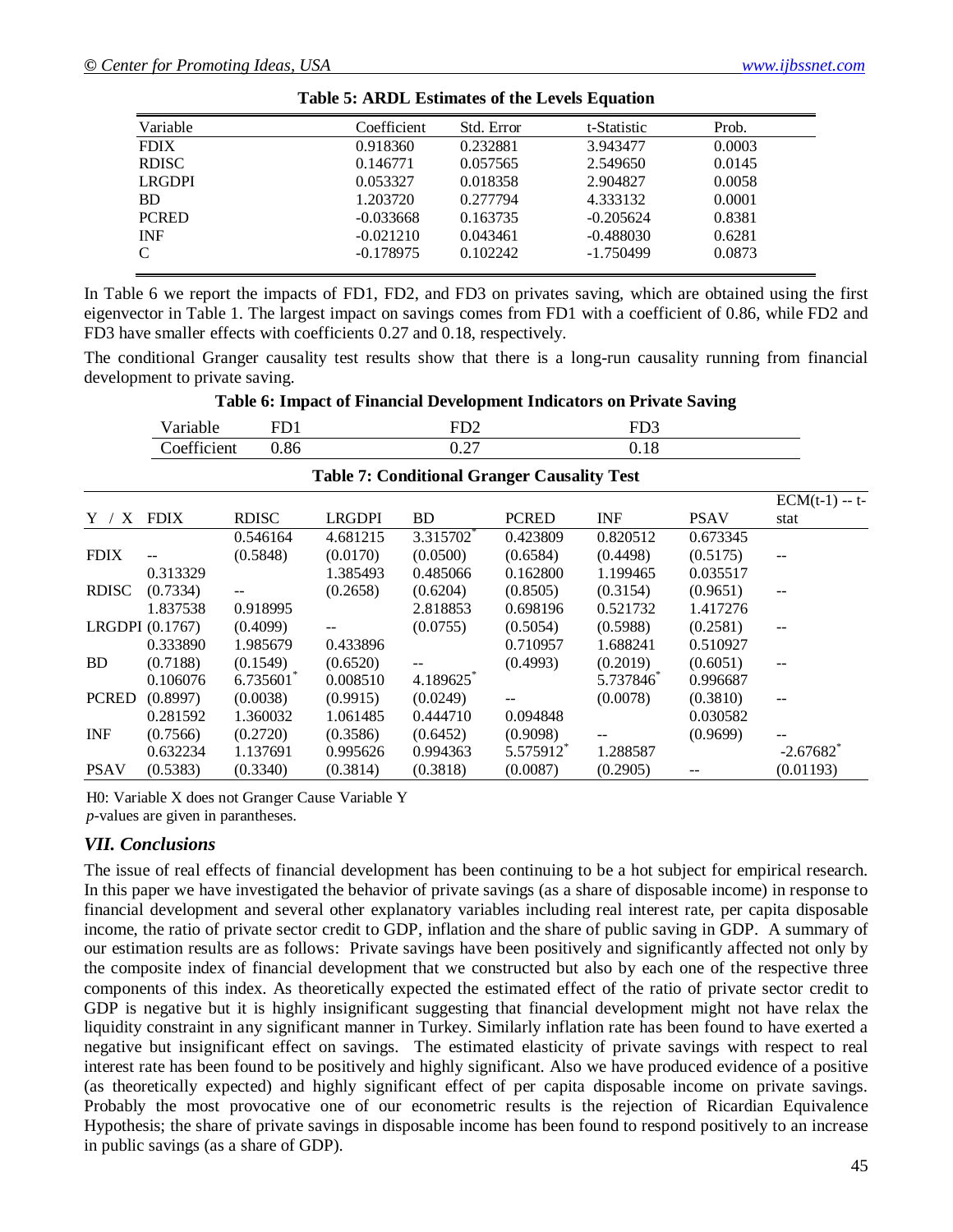In other words economic agents in Turkey do consider government bonds as net worth and in the long-run reduction in budget deficits is likely to raise the private savings ratio. The most likely explanation for this result seems to be the positive growth enhancing effects of lower budget deficits that may operate through two complementary channels in the long-run. The first one is the mechanism that operates through the "reverse crowding-out effect" which can be termed as "crowding in". In other words as the need for public borrowing diminishes, this allows for higher rate of private investment and faster rate of accumulation of physical capital which affects income growth positively. To the extend that productivity of private investment is higher than public investment, this "crowding in" effect of higher public saving can entail efficiency gains as the sectoral composition of investment, employment, and output change in favor of private sector. And this could further increase the rate of income growth through its positive effects on growth of total factor productivity. As the rate of income growth rises, the private saving ratio is likely to increase. It is worth to note that rejection of Ricardian Equivalence Hypothesis also may imply that relatively large percentage of households in Turkey might be "myopic" in forming their optimal behavior in terms of consumption –saving decisions.

The recent global economic crises and the increased frequency of crises in post-liberalization periods of many countries (particularly due to capital flow reversals) have shown the critical role that domestic savings can play in generating a sustainable economic growth process. Therefore mobilization of private savings should be one of the priorities of any growth strategy in a developing country. To this end, Turkey's policy-makers should be encouraged to develop both macro and sectoral policies so as to improve the conditions of competition in banking industry particularly through the introduction of new kinds of incentives for the entry of new (particularly foreign) banks into the sector and new regulations that minimize the risk of collusion between a few big banks and possibly set limits for the relative size of each bank in the system. Secondly, further fiscal liberalization through continuous reductions in public sector borrowing requirements (PSBR) and further privatization of state enterprises is likely to boost domestic savings more than proportionately in the long-run as private savings are expected to respond positively and significantly to any reduction in public sector deficits. And this, in turn, can further reduce the dependence of Turkey on foreign savings to finance domestic investment.

# *References*

- Alper, C. E. and Ziya Öniş (2003) " The Turkish Banking System, Financial Crises and the IMF in the Age of Capital Account liberalization: A Political Economy Perspective", Paper presented at the Fourth Mediterranean social and Political Research Meeting, Florence & Montecatini Terme 19-23 March 2003, organised by the Mediterranean Programme of the Robert Schuman Center for Advance Studies at the European University Institute.
- Bacchetta, P. And S. Gerlach (1997) "Consumption and Credit Cosntarints: International Evidence", Journal of Monetary Economics, 40, (2) p. 207-238.
- Bandiera, O. G. Caprio, P. Honohan, and F. Schiantavelli (2000) "Does financial reform raise or reduce savings ?", Review of Economics and Statistics, 82 (2), p 239-263.
- Bruno, M. (1988) "Opening Up: Liberalization with Stabilization" in R. Dornbusch, and F. Helemrs (eds.), The open Economy, Oxford University Press, Oxford.
- Carroll, D. E., Overland, Judy and Weil, N.D. (2000) "Saving and Growth with Habit Formation", The American Economic Review, Vol. 90, No:3, p.341-355.
- Çiftçioğlu, S. (1995), "Financial Liberalization Without Fiscal Liberalization: The Roots of the Recent Crises in Turkish Economy", Cahiers d'études sur la Mediterranée orientale et le monde turco-iranien, No:19, January-June, p.345-363.
- de Melo, J. And J. Tybout, (1986),"The Effects of Financial Liberalization on Savings and Investment in Uruguay", Economic Development and Cultural Change, 34 (3), p 561-587.
- de Brouwer, G. (1996) " Consumption and Liquidity Cosntraints in Australia and East Asia: Does Financial Integration Matter ?" RBA Research Discussion Paper, rdp 9602, Sydney, Reserve Bank of Australia.
- Denizer, Cevdet, M. N. Gültekin, and N.B. Gültekin (2000) "Distorted Incentives and Financial Development in Turkey", Paper prepared for the conference "Financial Structure and Economic Development" organized by the World Bank, Feb. 10-11, Washington D.C.
- Engle, R. F., & Granger, C. W. J. (1987). Cointegration and Error Correction Representation: Estimation and Testing, *Econometrica*, *55*, 251-276.
- Erden, Lütfi (2005), "The impact of capital account liberalization on the coefficient of saving and retention in Turkey", erciyes Üniversitesi İktisadi ve İdari Bilimler Fakültesi Dergisi, Sayı 25, Temmuz – Aralık 2005, p 1-14.
- Esen, Oğuz (2000), "Financial openness in Turkey", International Review of Applied Economics, Vol. 14, No.1, p 5-23.
- Gehrel, F. (1991), "Essays in Macroeconomics of an Open Economy", NewYork, Springer-Verlag.